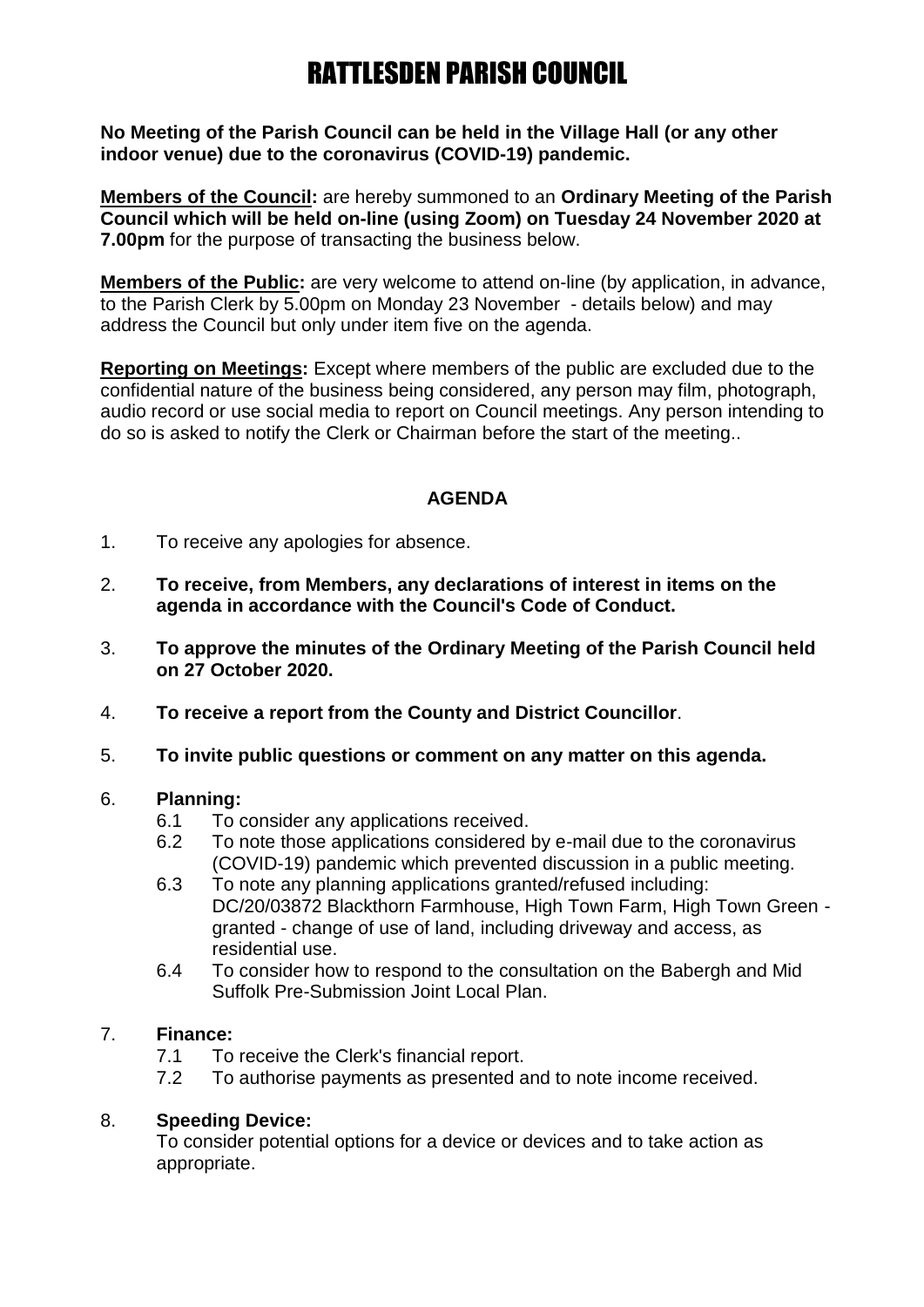#### 9. **Matters to be brought to the attention of the Council either for information or for inclusion on the agenda of a future Ordinary Meeting.**

#### 10. **Next Meeting:**

To note that the next Ordinary Meeting of the Parish Council is scheduled for Tuesday 26 January at 7.00pm to be held on-line (via the Zoom video conferencing facility).

Thees

Parish Clerk: Doug Reed, Proper Officer of the Council Address: Second Thoughts, Church Road, Elmswell IP30 9DY<br>Tel: 07843850018 Tel: 07843850018<br>E-mail: rattlesdenpc@ [rattlesdenpc@live.co.uk](mailto:rattlesdenpc@live.co.uk)

Published: 17 November 2020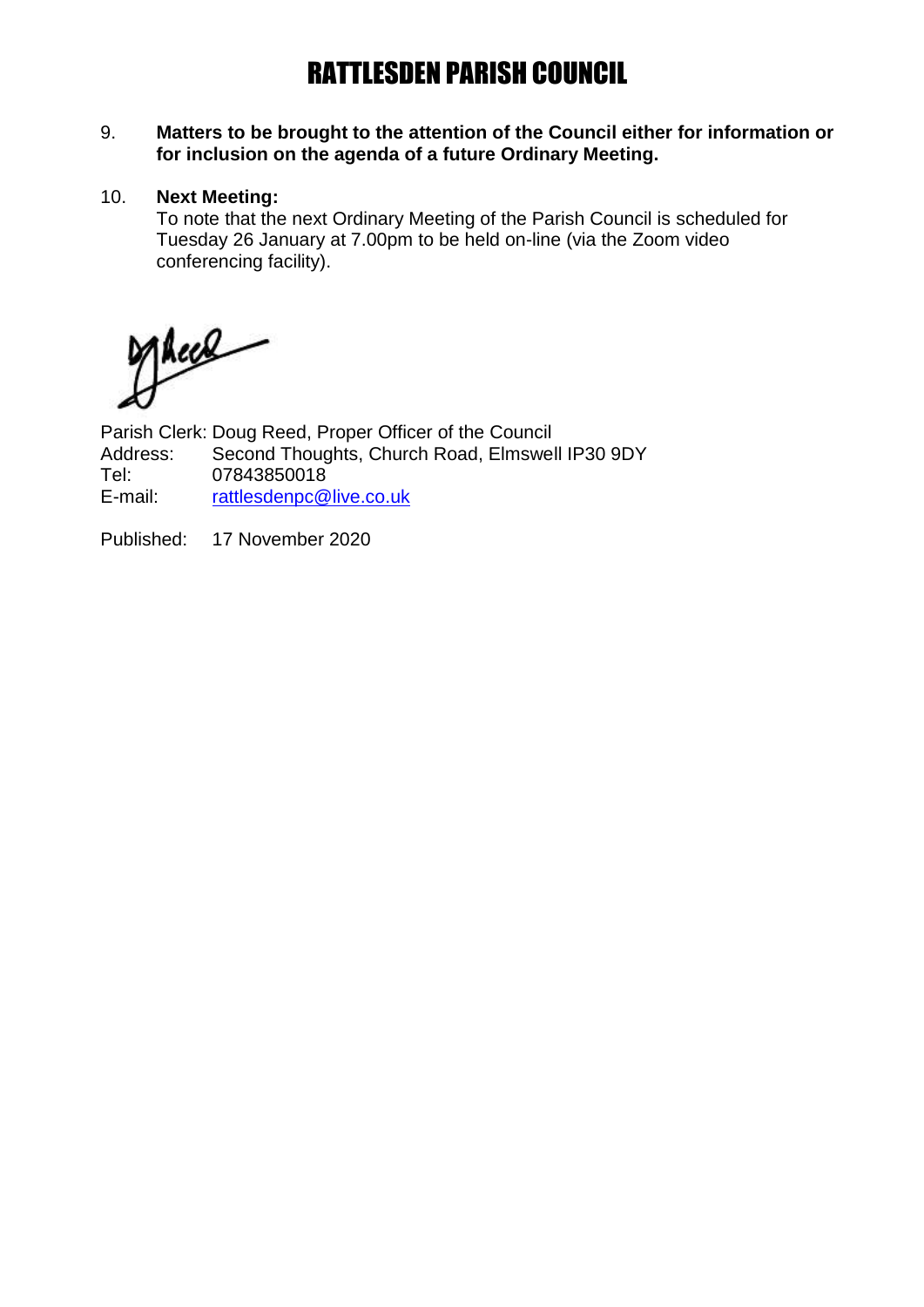**Report to the Ordinary Meeting of 24 November 2020**

### **Agenda Item 7.2: Payments and Income**

#### **Councillors are recommended to authorise the following payments which, if approved, will be paid by electronic transfer (Bank FPO) - except for the salary for the litter-picker for which a cheque process has been established:**

| To:                                    | Reason                                                                                         | <b>Payment</b><br>(£s) | <b>VAT</b><br>(£s) | <b>Total</b><br>(fs) |
|----------------------------------------|------------------------------------------------------------------------------------------------|------------------------|--------------------|----------------------|
| Litter-Picker                          | Salary: November 2020<br>(19.33 hours @ £8.72)                                                 | 168.56                 | N/A                | 168.56               |
| <b>Parish Clerk</b>                    | Salary: November 2020<br>(35 hours @ £14.05)<br>Gross: £491.75 - Net £393.35<br>[PAYE: £98.40] | 393.35                 | N/A                | 393.35               |
| <b>HMRC</b>                            | PAYE (as above)                                                                                | 98.40                  | N/A                | 98.40                |
| Litter-Picker                          | Salary: December 2020<br>(19.33 hours @ £8.72)                                                 | 168.56                 | N/A                | 168.56               |
| Parish Clerk                           | Salary: December 2020<br>(35 hours @ £14.05)<br>Gross: £491.75 - Net £393.55<br>[PAYE: £98.20] | 393.55                 | N/A                | 393.55               |
| <b>HMRC</b>                            | PAYE (as above)                                                                                | 98.20                  | N/A                | 98.20                |
| Mr Roger Heard                         | 447th Bomb Group Memorial:<br>grass-cutting (October)                                          | 62.00                  | 0.00               | 62.00                |
| The Felsham<br>Gardeners               | Single grass-cut at Rattlesden<br>cemetery @ £200.00                                           | 200.00                 | 0.00               | 200.00               |
| The Felsham<br>Gardeners               | Cutting of wildflower area at<br>Cemetery                                                      | 100.00                 | 0.00               | 100.00               |
| Mr Neil Cole                           | Reimbursement of costs of<br>Cemetery Green/other bulbs                                        | 49.89                  | N/A                | 49.89                |
| <b>Mr Lee Patterson</b><br>(Builders)* | Repairs to various Council assets<br>2019-2020                                                 | 1,349.00               | 0.00               | 1,349.00             |
| <b>Cllr David Goodlad</b>              | Reimbursement of Remembrance<br>Sunday/Armistice Day<br>commemoration costs                    | 30.00                  | N/A                | 30.00                |
|                                        | <b>TOTAL</b>                                                                                   | £3,111.51              | £40.00             | £3,111.51            |

#### Notes:

\*With the approval of councillors this payment was effected ahead of the meeting.

## **Councillors are asked to note the following income received:**

| From:      | <b>Reason</b>                        | otal (£s) |
|------------|--------------------------------------|-----------|
| <b>TSB</b> | Business account interest (November) | 0.65      |